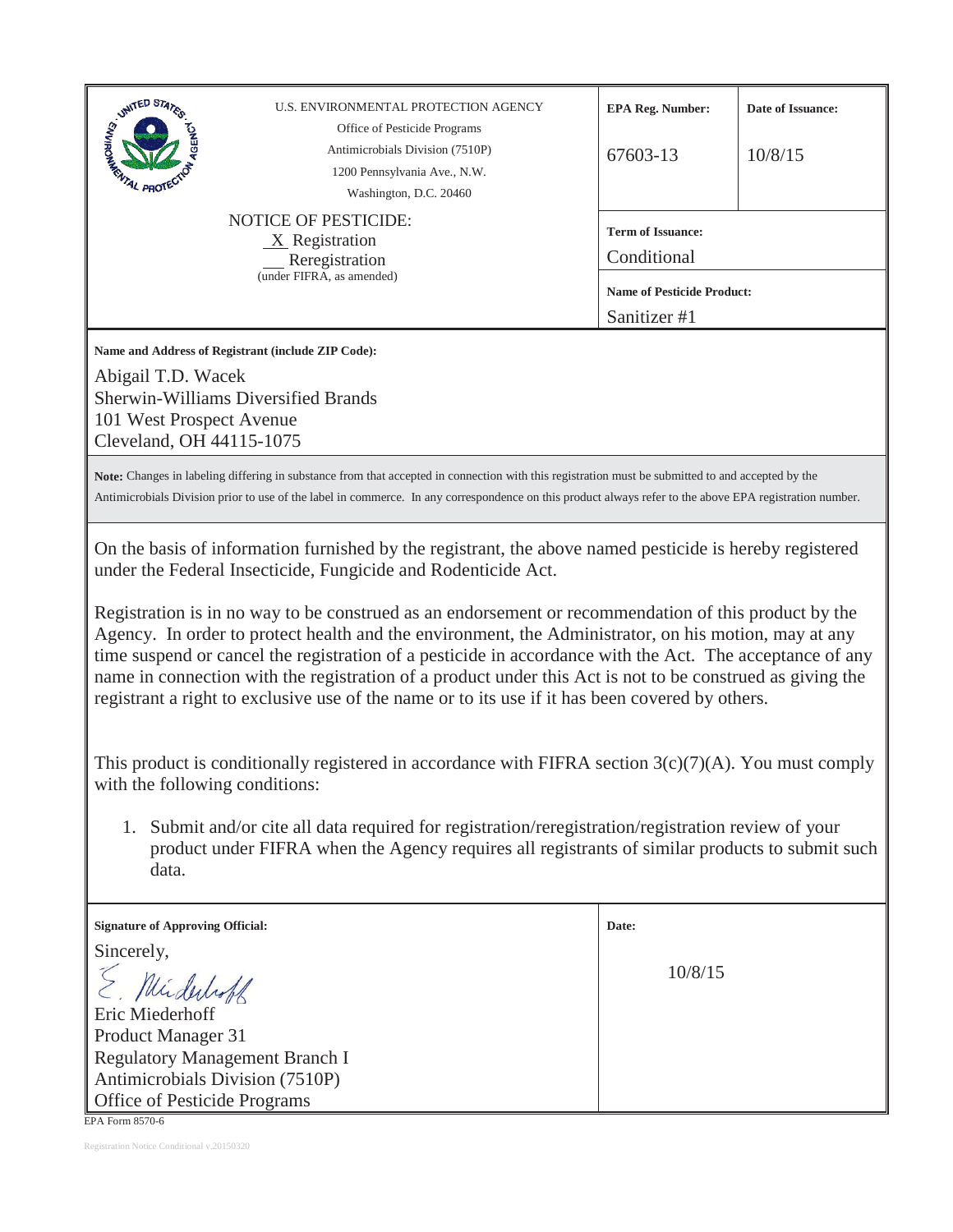- 2. You are required to comply with the data requirements described in the DCI identified below:
	- a. Alkyl dimethyl benzyl ammonium chloride: GDCI-069105-30882

You must comply with all of the data requirements within the established deadlines. If you have questions about the Generic DCI listed above, you may contact the Reevaluation Team Leader (Team 36): http://www2.epa.gov/pesticide-contacts/contacts-office-pesticide-programsantimicrobial-division

- 3. The data requirements for storage stability and corrosion characteristics (Guidelines 830.6317 and 830.6320) are not satisfied. A one year study is required to satisfy these data requirements. You have 18 months from the date of registration to provide these data.
- 4. Make the following label changes before you release the product for shipment:
	- Revise the EPA Registration Number to read, "EPA Reg. No. 67603-13."
- 5. Submit one copy of the final printed label for the record before you release the product for shipment.

Should you wish to add/retain a reference to the company's website on your label, then please be aware that the website becomes labeling under the Federal Insecticide Fungicide and Rodenticide Act and is subject to review by the Agency. If the website is false or misleading, the product would be misbranded and unlawful to sell or distribute under FIFRA section 12(a)(1)(E). 40 CFR 156.10(a)(5) list examples of statements EPA may consider false or misleading. In addition, regardless of whether a website is referenced on your product's label, claims made on the website may not substantially differ from those claims approved through the registration process. Therefore, should the Agency find or if it is brought to our attention that a website contains false or misleading statements or claims substantially differing from the EPA approved registration, the website will be referred to the EPA's Office of Enforcement and Compliance.

If you fail to satisfy these data requirements, EPA will consider appropriate regulatory action including, among other things, cancellation under FIFRA section 6(e). Your release for shipment of the product constitutes acceptance of these conditions. A stamped copy of the label is enclosed for your records. Please also note that the record for this product currently contains the following CSFs:

- Basic CSF dated 06/16/2015
- Alternate CSF 1 dated 06/16/2015

If you have any questions, please contact John Cowden by phone at 703-347-0259, or via email at Cowden.johnc@epa.gov.

Enclosure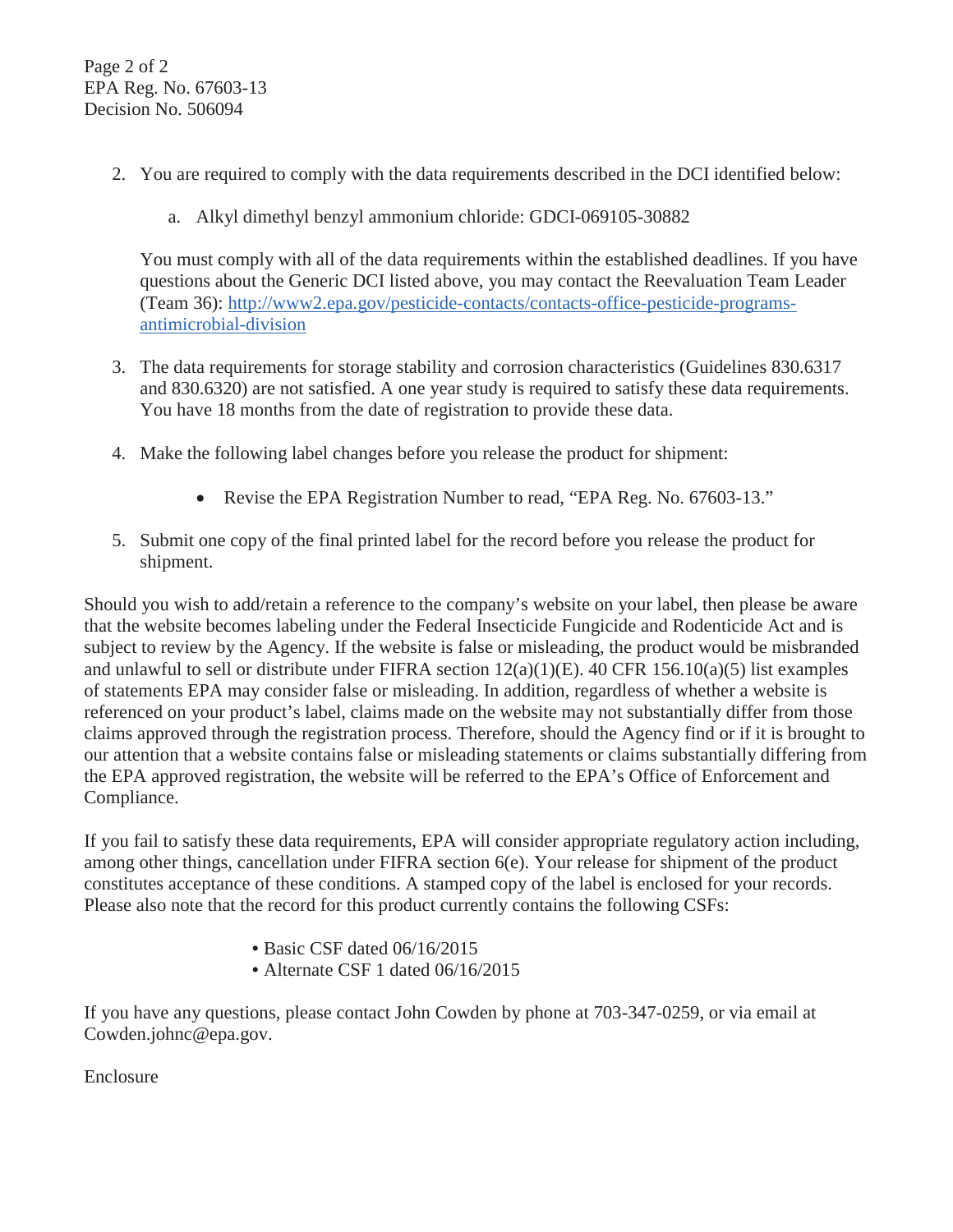Note to reviewer: [Brackets throughout label indicate optional or instructional language]

## **[SW LOGO]**

## **Sanitizer #1**

**[Alternate Brand Name: Paint Shield]** 

**[Product color and ID numbers]** 

**[May be tinted or used as packaged]** 

# **ACCEPTED** 10/8/15

Under the Federal Insecticide, Fungicide and Rodenticide Act as amended, for the pesticide registered under EPA Reg. No. 67603-13

#### **Ingredients Statement**

| Active Ingredient:                                                       |  |
|--------------------------------------------------------------------------|--|
| Alkyl (C14 50%, C16 10%, C12 40%) Dimethyl Benzyl Ammonium Chloride0.52% |  |
|                                                                          |  |
|                                                                          |  |

## **KEEP OUT OF REACH OF CHILDREN**

## **CAUTION**

### **See [side] [and] [back] panels for [first aid] [and] [additional precautionary statements].**

Net Contents: 1 gallon, 3.63 liters, 18.1L 123 fluid ounces (3 27/32 U.S. Qt.), 615 fluid ounces (4 103/128 U.S. Gal) before colorant is added.

[Manufactured in the USA with global materials [by] [for]:] [Manufactured [by] [for]:] [Sherwin-Williams Diversified Brands] EPA Registration Number 67603-xxx The Sherwin-Williams Company] EPA Establishment Number xxxxx-xx-xxx 101 W. Prospect Avenue www.sherwin-williams.com Cleveland, OH 44115

| <b>First Aid</b>                                                                             |                                                                                      |  |
|----------------------------------------------------------------------------------------------|--------------------------------------------------------------------------------------|--|
| If in eyes                                                                                   | - Hold eye open and rinse slowly and gently with water for 15-20 minutes.            |  |
|                                                                                              | Remove contact lenses, if present, after the first 5 minutes, then continue rinsing. |  |
|                                                                                              | - Call a poison control center or doctor for treatment advice.                       |  |
| If on skin                                                                                   | - Take off contaminated clothing.                                                    |  |
|                                                                                              | - Rinse skin immediately with plenty of water for 15-20 minutes.                     |  |
|                                                                                              | - Call a poison control center or doctor for treatment advice.                       |  |
| If swallowed                                                                                 | - Call a poison control center or doctor immediately for treatment advice.           |  |
|                                                                                              | - Have person sip a glass of water if able to swallow.                               |  |
|                                                                                              | - Do not induce vomiting unless told to by a poison control center or doctor.        |  |
|                                                                                              | - Do not give anything to an unconscious person.                                     |  |
| Have the product container label with you when calling a Poison Control Center or doctor or  |                                                                                      |  |
| going for treatment. For emergency information concerning this product, call the National    |                                                                                      |  |
| Pesticides Information Center at 1-800-858-7378, 6:30 AM to 4:30 PM Pacific time (PT), seven |                                                                                      |  |
| days a week. During other times, call the poison control center 1-800-222-1222.              |                                                                                      |  |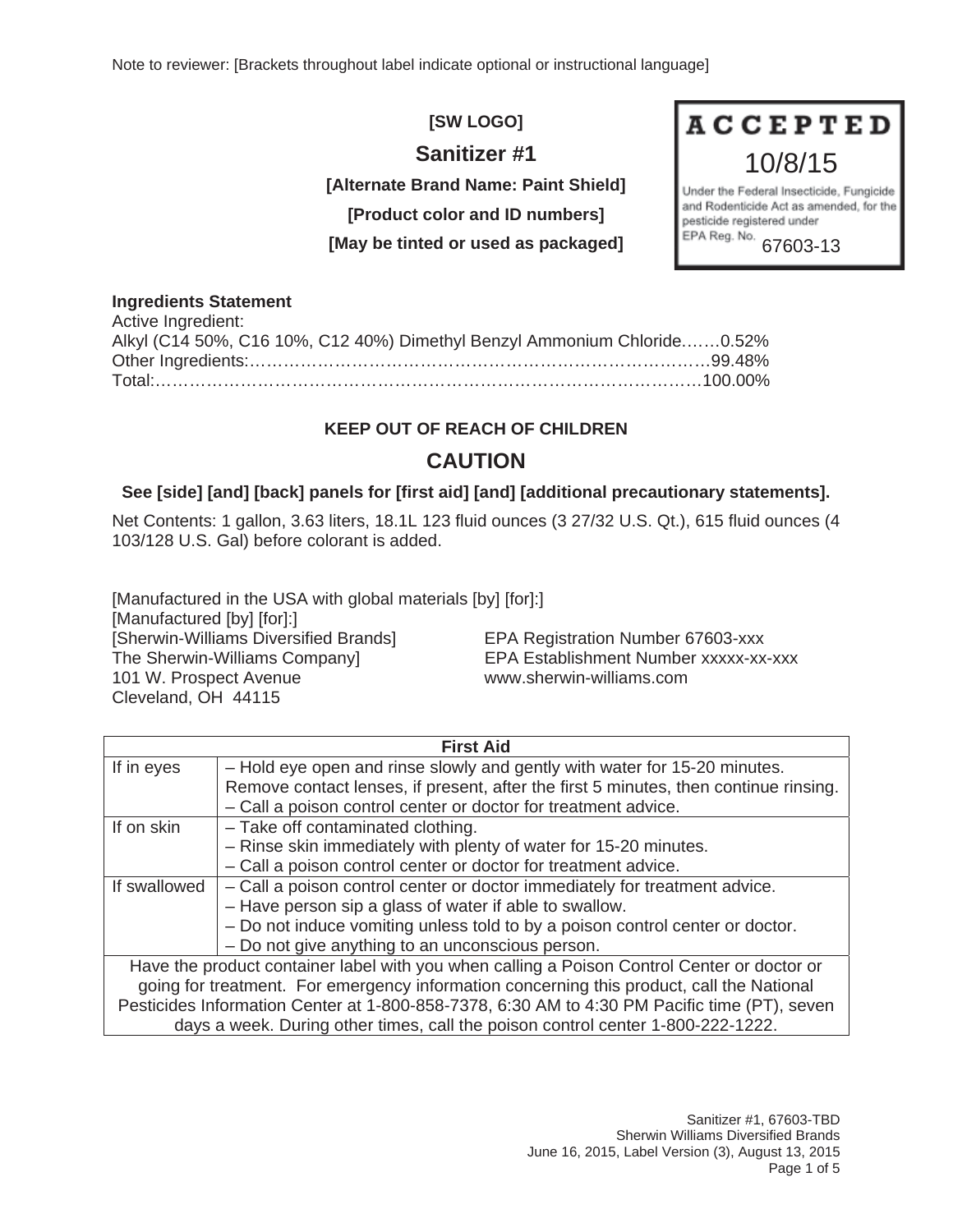#### **PRECAUTIONARY STATEMENTS:**

#### **HAZARD TO HUMANS AND DOMESTIC ANIMALS.**

**CAUTION**: Causes moderate eye irritation. Harmful if absorbed through the skin or swallowed. Avoid contact with eyes, skin, or clothing. Wear safety glasses and gloves. Wash thoroughly with soap and water after handling and before eating, drinking, chewing gum, using tobacco, or using the toilet. Remove and wash contaminated clothing before reuse.

**WARNING**: This product contains chemicals known to the State of California to cause cancer and birth defects or other reproductive harm.

#### **DO NOT TAKE INTERNALLY. KEEP OUT OF THE REACH OF CHILDREN**

#### **FOR INTERIOR USE ONLY. PROTECT FROM FREEZING.**

#### **ENVIRONMENTAL HAZARDS**

Do not apply directly to lakes, streams, ponds, estuaries, oceans or other waters by cleaning of equipment or disposal of wastes. Dispose of paint debris in an approved landfill. Do not discharge effluent containing this product into lakes, streams, ponds, estuaries, oceans or other waters unless in accordance with the requirements of a National Pollutant Discharge Elimination System (NPDES) permit and the permitting authority has been notified in writing prior to discharge. Do not discharge effluent containing this product to sewer systems without previously notifying the local sewage treatment plant authority. For guidance, contact your State Water Board or Regional Office of the EPA.

#### **DIRECTIONS FOR USE:**

#### **It is a violation of federal law to use this product in a manner inconsistent with its labeling.**

**TINTING:** May be tinted with no more than 3 oz. of Color- Cast Ecotoner® per gallon. Do not exceed 3 ounces per gallon of total colorant. Check color before use.

#### **WHERE TO USE**

For use on hard, non-porous interior ceilings, walls, doors, and trim in commercial, institutional, and residential rooms and on non-critical areas of hospitals.

#### OR

For use on hard, non-porous interior ceilings, walls, doors, and trim in nursing homes, assisted living facilities or other group homes, day care centers, doctor & dentist offices, non-critical areas of hospitals such as waiting rooms, examination rooms, hallways, walkways. For use in residences, offices, commercial facilities, universities, colleges, dorm rooms, health clinics.

Do not use on floors or on exterior surfaces.

#### **SURFACE PREPARATION**

**WARNING!** Removal of old paint by sanding, scraping or other means may generate dust or fumes that contain lead. Exposure to lead dust or fumes may cause brain damage or other adverse health effects, especially in children or pregnant women. Controlling exposure to lead or other hazardous substances requires the use of proper protective equipment, such as a properly fitted respirator (NIOSH approved) and proper containment and cleanup. For more information, call the National Lead Information Center at 1- 800-424-LEAD (in US) or contact your local health authority.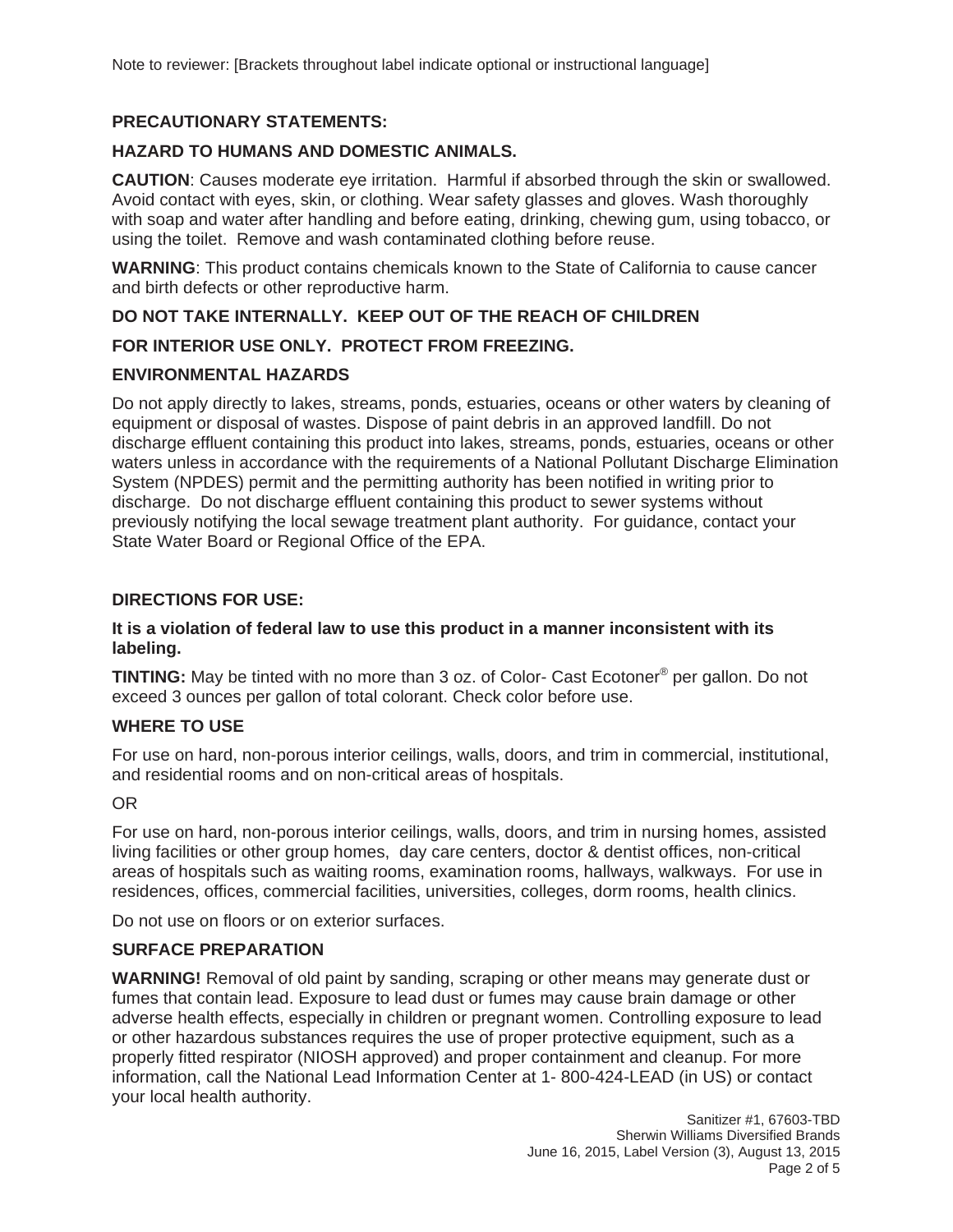Remove surface contaminants with an appropriate cleaner. Remove peeled or damaged paint. Sand glossy surfaces dull. Seal stains with the appropriate primer.

**Drywall:** Fill cracks and holes with patching paste or spackle and sand smooth.

**Masonry, Cement, Block:** Fill rough surfaces with block filler. All surfaces must be cured. If not cured, use Loxon® Masonry Primer. Remove all form release and curing agents.

**Plaster:** Plaster must be cured and hard.

**Wood:** Sand to a fresh surface. Patch imperfections with a wood filler.

**Caulking:** Fill gaps with appropriate caulk after priming.

#### **Apply 2 coats of paint over a primer:**

**On Drywall:** Use Harmony® Latex Primer, or equivalent

**On Masonry:** Use Loxon® Concrete & Masonry Primer, or equivalent

**On Block:** Use Loxon® Block Surfacer, or equivalent

**On Plaster:** Use Premium Wall & Wood Primer, or equivalent

**On Wood:** Use Premium Wall & Wood Primer, or equivalent

#### **SURFACE CARE AND REPAINT SCHEDULE**

The surface may be cleaned when soiled and up to once per month or based on current standard cleaning schedule.

Cleaning does not impact bacterial reduction performance of the surface.

To insure continuous protection, repaint surface if film becomes damaged (cracked, chipped, etc.) or if paint becomes covered (i.e. film, wax, oils, other paints, crayons, etc.) or within 4 years.

The use of an antimicrobial treated surface is a supplement to and not a substitute for standard infection control practices; user must continue to follow all current infection control practices, including those practices related to cleaning and disinfection of environmental surfaces. The painted surface material has been shown to reduce microbial contamination, but does not necessarily prevent cross contamination.

Proper Care and Use: The use of Sherwin-Williams Paints does not replace standard infection control procedures and good hygienic practices. The surfaces must be cleaned and disinfected according to standard practice. Health care facilities must maintain the product in accordance with infection control guidelines; users must continue to follow all current infection control practices, including those practices related to disinfection of environmental surfaces.

Cleaning Directions: Routine cleaning to remove dirt and filth is necessary for good sanitization and to assure the effective antibacterial performance of the surface. Cleaning agents typically used on painted surfaces are permissible. The appropriate cleaning agent depends on the type of soiling and the measure of sanitization required.

#### **APPLICATION**

Apply at temperatures above 50°F. Do not thin.

Apply two coats by brush (nylon/polyester) or roller  $(1/4<sup>n</sup> - 3/4<sup>n</sup>$  nap synthetic cover). Do not apply by airless sprayer.

**Coverage:** 350-400 sq. ft/gal, at 4 mils wet; 1.8 mils dry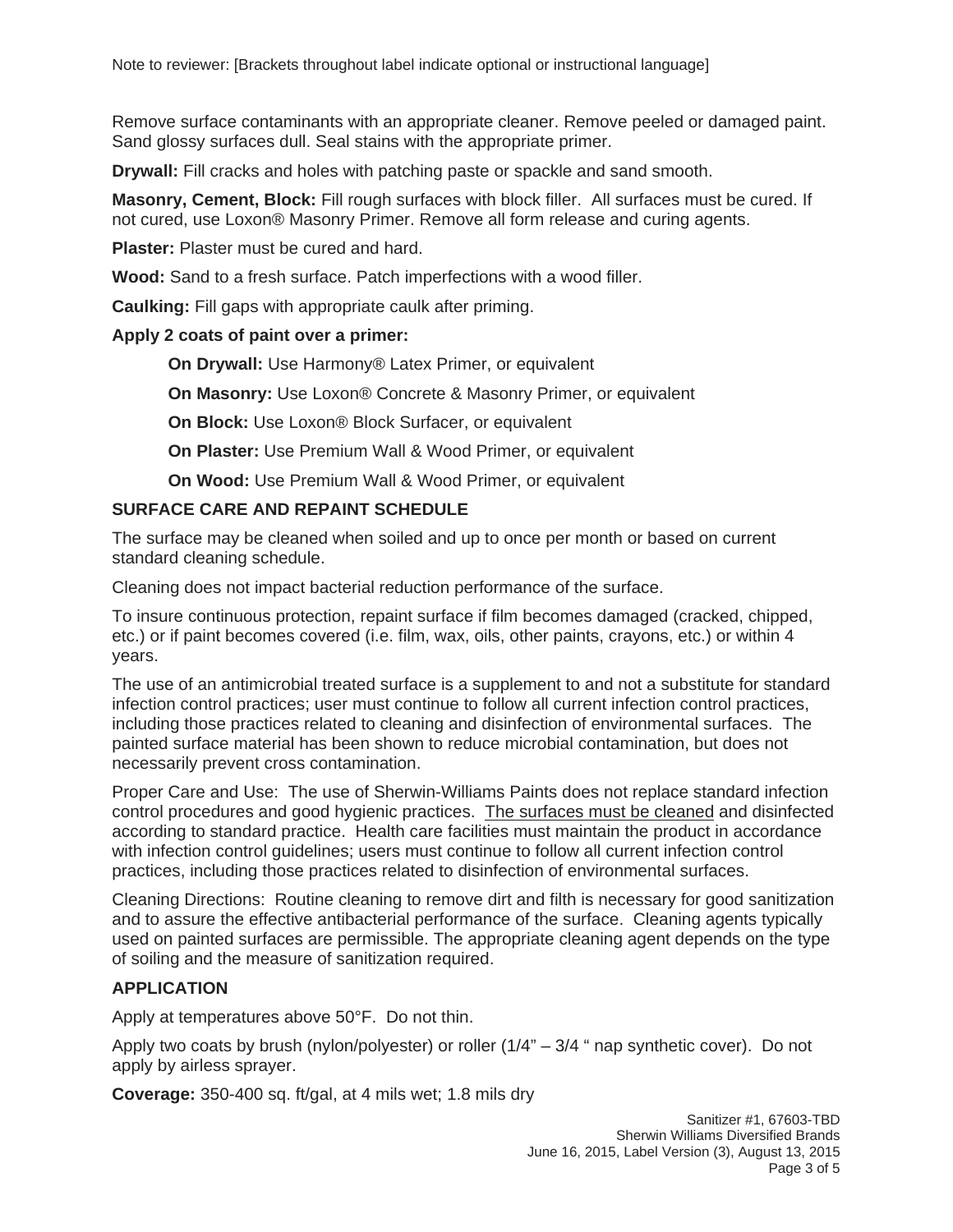#### **Drying Time, @ 77°F, 50% RH:** Touch: 1 hour. Recoat: 4 hours

Drying and recoat times are dependent on temperature, humidity, and film thickness.

Use only with adequate ventilation. To avoid overexposure, open windows and doors or use other means to ensure fresh air entry during application and drying. If you experience eye watering, headaches, or dizziness, increase fresh air, or wear respiratory protection (NIOSH approved) or leave the area.

#### **STORAGE AND DISPOSAL**

Do not contaminate water, food or feed by storage or disposal.

**PESTICIDE STORAGE**: Store away from food and pet food. **Open dumping is prohibited.**  Keep container closed when not in use. Do not transfer contents to other containers. Protect pesticide containers from extreme heat and cold.

**PESTICIDE DISPOSAL and CONTAINER HANDLING**: Nonrefillable container. Do not reuse or refill this container. *If empty: Place in trash or offer for recycling if available. If partly filled: Call your local solid waste agency for disposal instructions.* Never place unused product down any indoor or outdoor drain. Waste resulting from the use of this product may be disposed of on site or at an approved waste disposal facility.

#### **OPTIONAL LABEL CLAIMS**

*[One or more of the following claims may appear on front panel and / or elsewhere on label:]* 

- By killing infectious bacteria on painted surfaces, PaintShield<sup>TM</sup> offers customers an important new tool to help combat bacteria that can cause Hospital Acquired Infections (HAIs).
- **Interior Latex EG-SHEL**
- **Introducing the first and only EPA-registered paint that continuously kills 99.9% of** MRSA, *Enterobacter aerogenes*, *Staphylococcus aureus,* and Vancomycin resistant Enterococci (VRE)† within 2 hours of exposure.
- **Introducing the first EPA-registered paint that continuously kills 99.9% of MRSA,** *Enterobacter aerogenes*, *Staphylococcus aureus,* and Vancomycin resistant Enterococci  $(VRE)^{\dagger}$  within 2 hours of exposure on painted surfaces in community establishments.
- Helps prevent the spread of bacteria<sup>†</sup>
- Kills 99.9% of *Staphylococcus aureus, Enterobacter aerogenes,* Methicillin-resistant *Staphylococcus aureus* (MRSA), Vancomycin-resistant *Enterococcus faecalis* (VRE), and *Escherichia coli* after 2 hours of exposureon a painted surface.
- [Microbiocidal] [Microbicidal] Paint
- Painted surfaces continuously reduce bacterial contamination, achieving 99.9% of bacteria within 2 hours of exposure, and continue to kill 90% of bacteria even after repeated contamination.
- Painted surfaces kill greater than 99.9% of Gram-negative and Gram-positive bacteria within 2 hours of exposure.